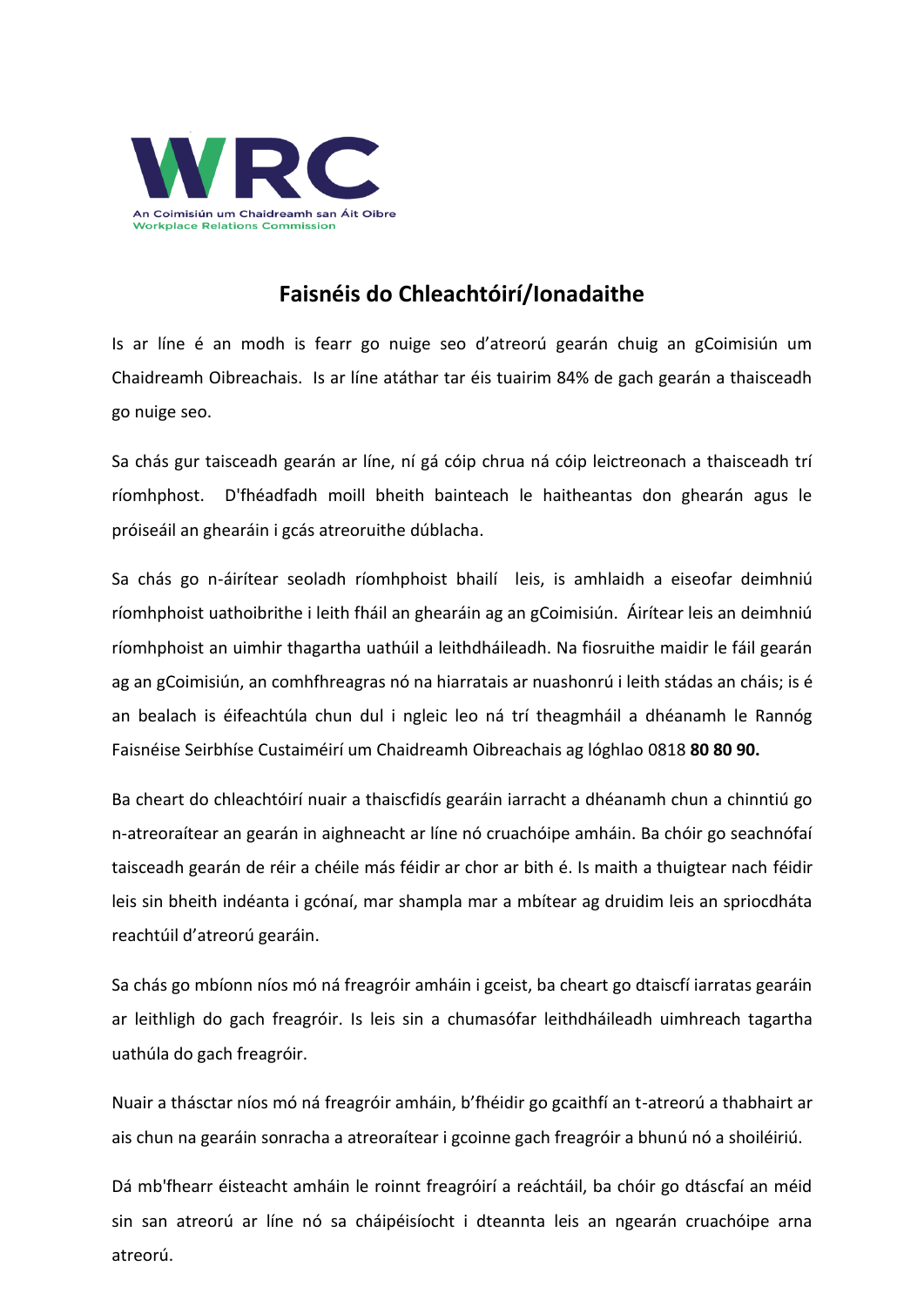Eisítear fógra don fhreagróir gur atreoraíodh gearán chuig an seoladh arna sholáthar ag an ngearánaí faoi "Sonraí Dlíthiúla Iomlána an Fhreagróra/Fhostóra" san atreorú. I gcás na neagras freagróirí níos mó, d'fhéadfaí go mbreithneodh na cleachtóirí seoladh poist na Rannóige Acmhainní Daonna / na Ceann-Oifige a sholáthar don fhreagróir chun críocha fógartha agus comhfhreagrais seachas seoladh oibre an ghearánaí. Ní gá sna cúinsí sin chun an seoladh Ceann-Oifige a athscríobh níos déanaí san atreorú.

Nuair a thugtar freagraí i leith fógraí gearán, nó nuair a chuirtear an Coimisiún ar an eolas i leith cheapadh na n-ionadaithe, ba chóir go n-áireofaí ainm agus sonraí teagmhála an duine a bhíonn freagrach as plé leis an ngearán sa chuideachta nó san eagras má bhíonn an t-eolas sin ann.

Ba cheart go luafaí uimhir thagartha an ghearáin agus/nó uimhir thagartha an chomhaid bhreithiúnais ar gach comhfhreagras chuig an gCoimisiún agus ba chóir go mbeadh aitheantas soiléir ann don pháirtí leis an ionadaíocht.

Nuair a thaisctear ráitis scríofa, ba chóir go gcinnteodh cleachtóirí gur cloíodh le gach nós imeachta ábhartha do thaisceadh na ráiteas scríofa agus na cáipéisíochta tacaíochta. Is sna 'NÓSANNA IMEACHTA UM IMSCRÚDÚ AGUS BREITHNIÚ NA nGEARÁN FOSTAÍOCHTA AGUS COMHIONANNAIS' a leagtar amach iad siúd, a bhíonn ar fáil ag [www.workplacerelations.ie](http://www.workplacerelations.ie/) faoi 'Foilseacháin & Foirmeacha/Treoracha agus Leabhráin Faisnéise'.

Ba cheart go mbeadh an ráiteas gearr agus achomair de réir mar ab fhéidir,

- a) agus ba chóir go n-áireofaí leis achoimre den chúlra fíorasach don ghearán.
- b) Achoimre den fhianaise chun tabhairt ar aird leis na páirtithe, nó thar a gceann.
- c) Is féidir brath ar achoimre d'aon argóintí dlíthiúla i gcaitheamh na héisteachta, ag cur an chásdlí leis de réir mar is iomchuí.
- d) De réir mar is ábhartha, uimhir agus mionsonraí/ainmneacha na bhfinnéithe a mholtar le glaoch chun na héisteachta.

Níor cheart go n-áireofaí leis an gcáipéisíocht tacaíochta mar aguisíní ach amháin cáipéisí a bhaineann go díreach leis an ngearán.

Sa chás go n-iarrfaí ráitis scríofa ach nach bhfuair an Coimisiún iad laistigh de thráthscála réasúnach, is amhlaidh a rachaidh an gearán ar aghaidh agus a chuirfear ar sceideal iad dá néisteacht.